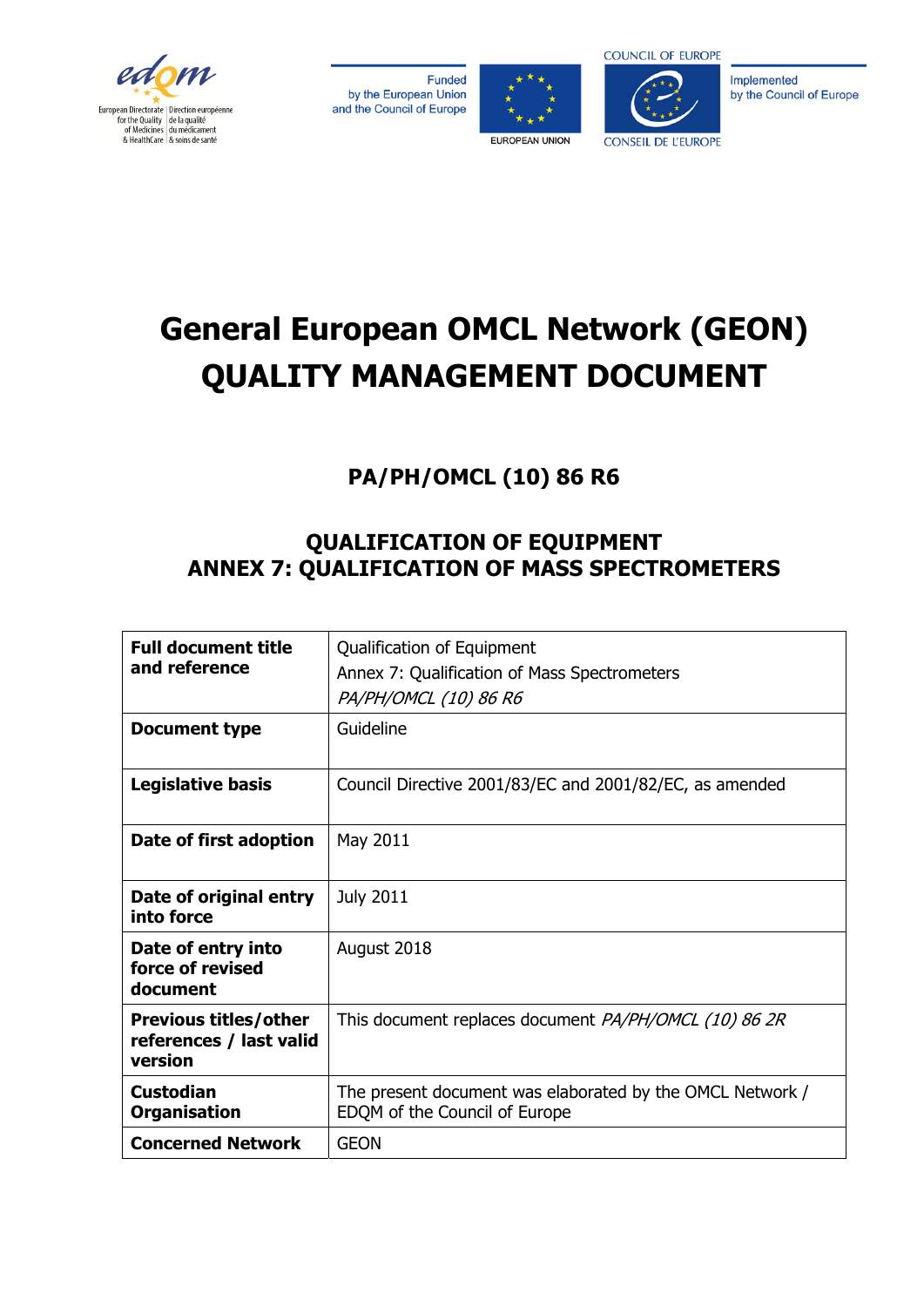# **ANNEX 7 OF THE OMCL NETWORK GUIDELINE "QUALIFICATION OF EQUIPMENT"**

# **QUALIFICATION OF MASS SPECTROMETERS**

*Note: Mandatory requirements in this guideline and its annexes are defined using the terms «shall» or «must». The use of «should» indicates a recommendation. For these parts of the text other appropriately justified approaches are acceptable. The term «can» indicates a possibility or an example with non-binding character.*

# **Introduction**

The present document is the  $7<sup>th</sup>$  Annex of the core document "Qualification of Equipment" and it shall be used in combination with it when planning, performing and documenting the qualification process of Mass Spectrometers coupled with Chromatographic equipment.

The core document "Qualification of Equipment" contains the introduction and general forms for Level I and II of qualification, which are common to all type of instruments.

The present Annex 7 contains a general introduction and requirements for GC-EI-MS and LC-ESI-MS.

Level III and IV qualifications must be carried out being an ISO 17025 requirement.

Requirements and (if applicable) corresponding typical acceptance limits given in bold should be applied, however other appropriately justified deviations are acceptable provided they are traceable.

Exemplary procedures provided in Annexes have non-binding character. They can be helpful to carry out the required qualification. Nevertheless, other procedures can be applied depending on the model of the MS equipment.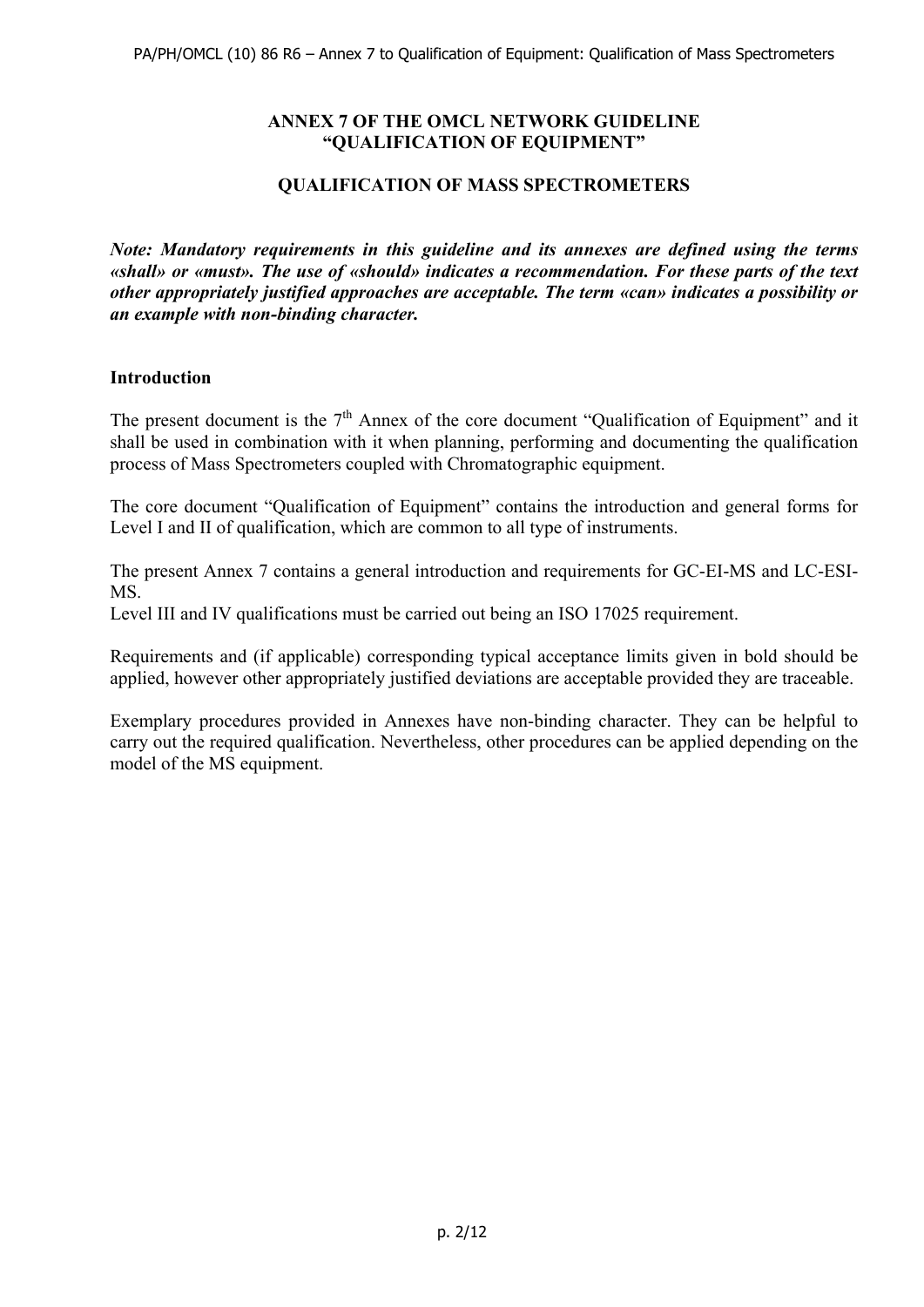# **7.1: QUALIFICATION OF GAS CHROMATOGRAPHY-MASS SPECTROMETERS WITH ELECTRON IMPACT IONIZATION (GC-EI-MS)**

**TABLE I** 

# **Level III. Periodic and motivated instrument checks**

# **GC-EI-MS**

#### **Requirements and related typical acceptance limits are indicated in bold.**

| <b>Parameter to be checked</b>                                               | Typical acceptance limits*                                                                                         |  |
|------------------------------------------------------------------------------|--------------------------------------------------------------------------------------------------------------------|--|
| <b>Mass accuracy</b><br>$(PFTBA ** (FC-43) or internal)$<br>calibration gas) | $m/z = 69.0 \pm 0.5$<br>$m/z = 219.0 \pm 0.5$<br>$m/z = 502.0 \pm 0.5$                                             |  |
| Linearity                                                                    | Limit to be set up based on OMCL<br>experience/service provider instructions<br>and type of regression mode chosen |  |
| <b>System/instrument precision</b>                                           | $RSD \le 10.0 \%$                                                                                                  |  |

\*Other figures given under column of "typical acceptance limits" are typical values obtained when applying the exemplary procedures provided in annexes, therefore these values are not binding.

\*\* PFTBA (FC-43): Perfluoro-tributyl-amine (CAS NO.: 311-89-7).

\*\*\*\* To be checked when quantification is requested.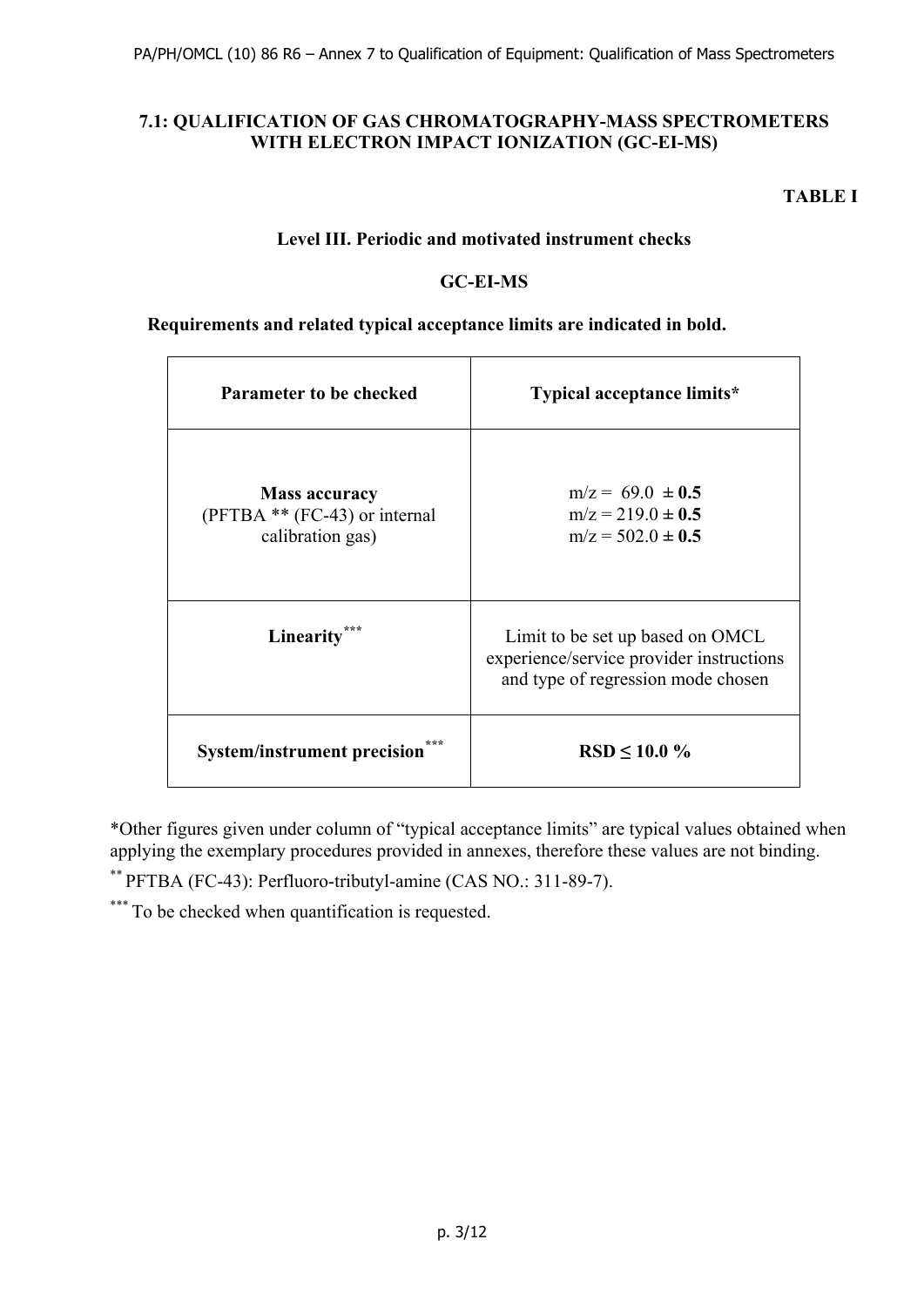# **TABLE II**

# **Level IV. In-use instrument checks**

# **GC-EI-MS**

# **Requirements and related typical acceptance limits are indicated in bold.**

*Parameter to be checked/ Typical acceptance limits* 

According to specific analysis method or Ph. Eur. monograph or MAH dossier (see examples in Level IV, Annex II)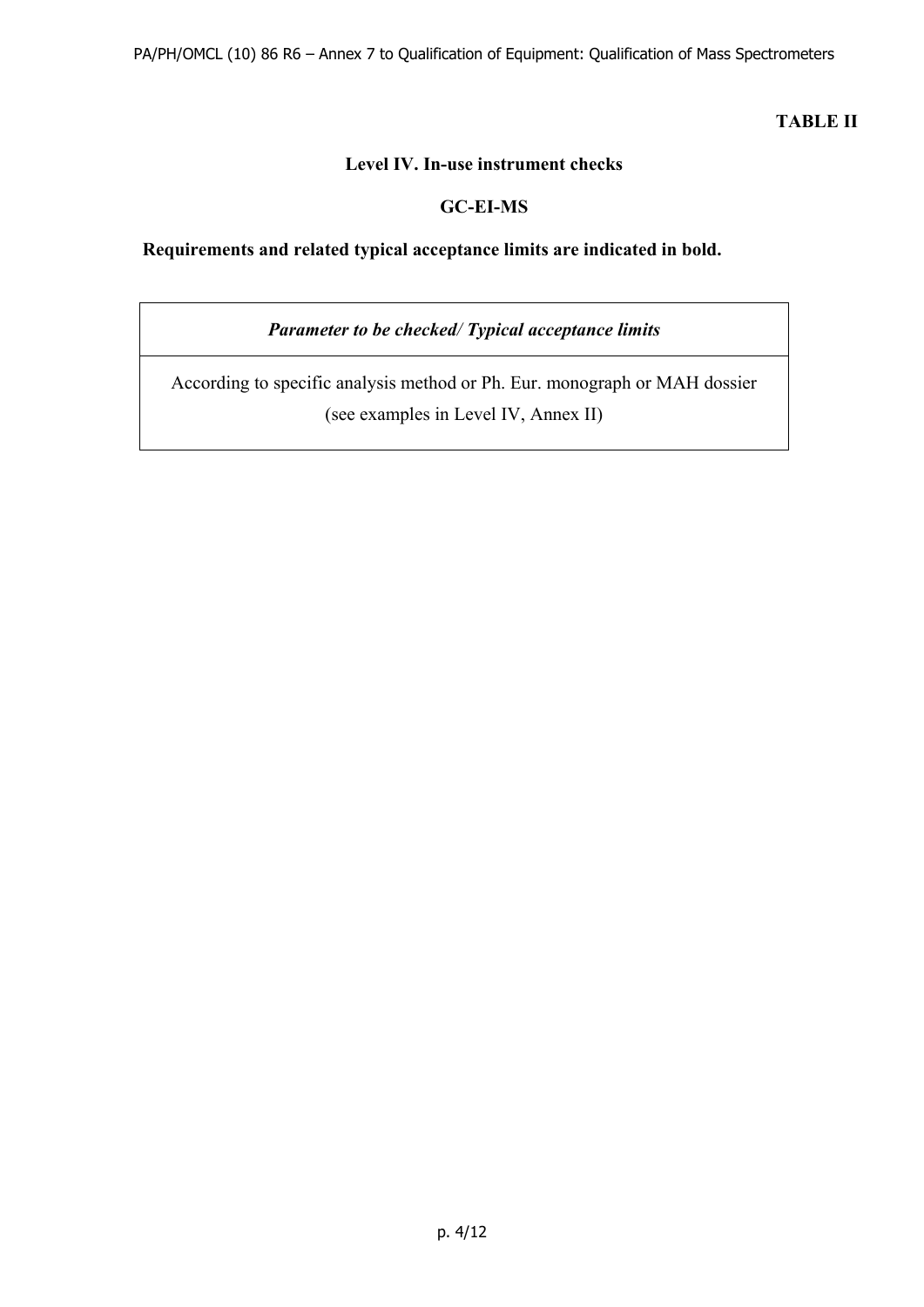# **ANNEX I**

# **Level III. Periodic and motivated instrument checks**

This Annex contains practical exemplary procedures for several parameters related to the qualification of GC-EI-MS.

These examples can be considered by the OMCLs as possible approaches to perform the Level III of the equipment qualification process: "Periodic and motivated instrument checks".

However, alternative procedures can be applied.

GENERAL CONSIDERATION: GC-MS is mainly used for the identification of unknown substances or quantification of low concentrated substances where high specificity is needed.

# MASS ACCURACY

#### *Materials:*

PFTBA (FC-43) or internal calibration gas

# *Method:*

Internal instrument check or spectrum of PFTBA (FC-43) in full scan mode

*Limits:* 

As defined in Table I

#### **LINEARITY**

#### *Materials:*

Stock solutions: 1-Octanol in methanol at concentrations of 0.2, 0.4, 0.6, 0.8, 1.0  $\mu L/mL$ 

*Method:* 

Injection volume: 1.0 µL (2 injections of each level)

#### *Limits:*

Limit to be set up by OMCL based on experience and type of regression mode chosen

NOTE: Linearity is typically performed in SIM/MRM, since this mode is normally applied for quantification of analytes in low concentration.

#### SYSTEM/INSTRUMENT PRECISION

#### *Materials:*

Stock solution: 1-Octanol in methanol at concentration of 1.0  $\mu$ L/mL

#### *Method:*

Injection volume: 1.0 µL (6 injections)

#### *Limits:*

 $RSD < 10.0$  % on peak area (without internal standard)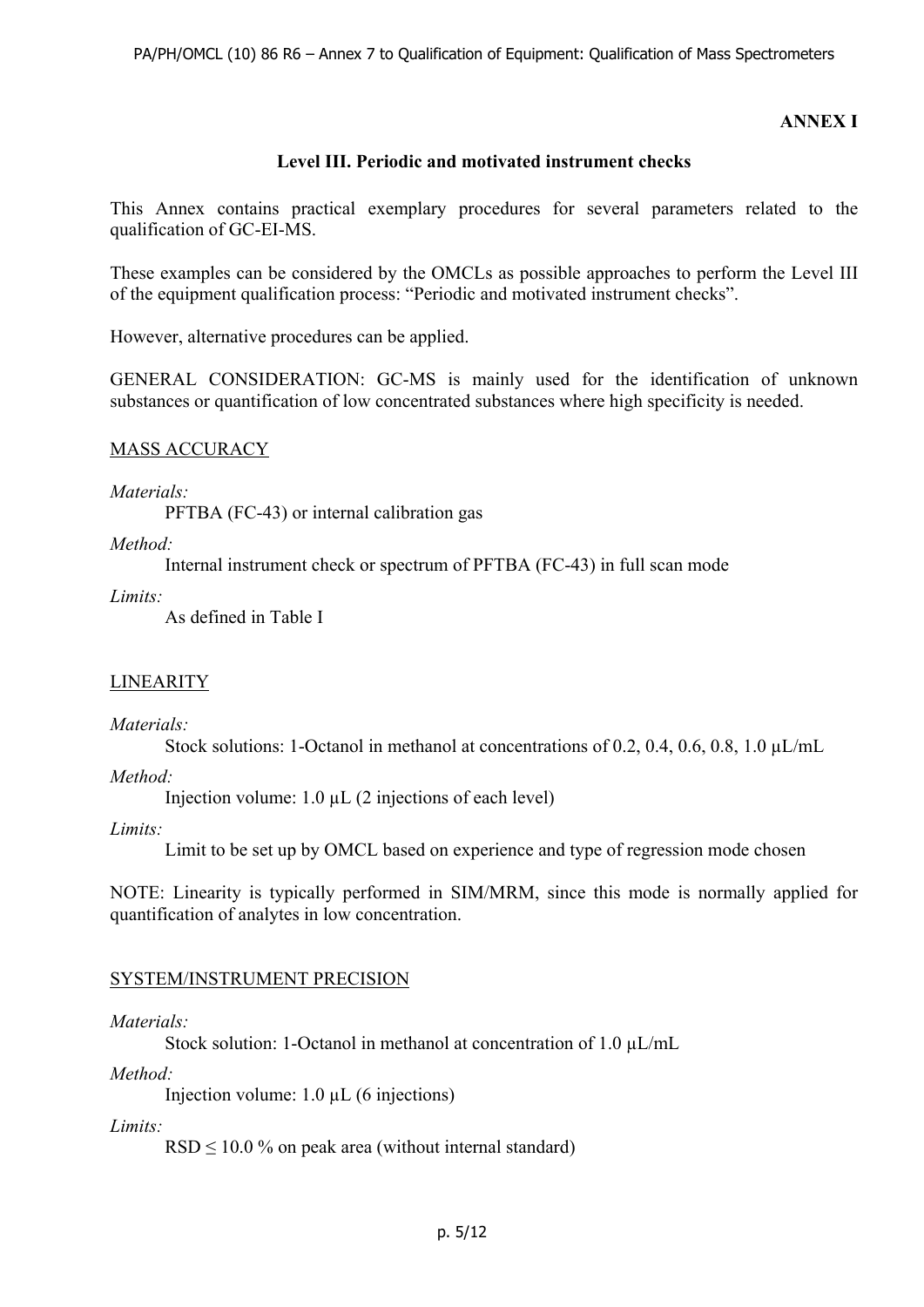# **ANNEX II**

# **Level IV. In-use instrument checks**

# IDENTIFICATION (by mass spectral library)

*Materials:* 

Papaverine 20.0 µg/mL in methanol, Caffeine 10.0 μg/mL in methanol or another compound chosen according to the specific method

*Method:* 

Identification by mass spectral library

*Limits:*

Match reference spectra

# SYSTEM/INSTRUMENT PRECISION \*\*

*Materials:* 

See identification

*Method:* 

Injection volume: 1.0 µL (6 injections)

*Limits:* 

 $RSD \leq 10.0$  % on peak area

\*\* to be checked when performing quantification testing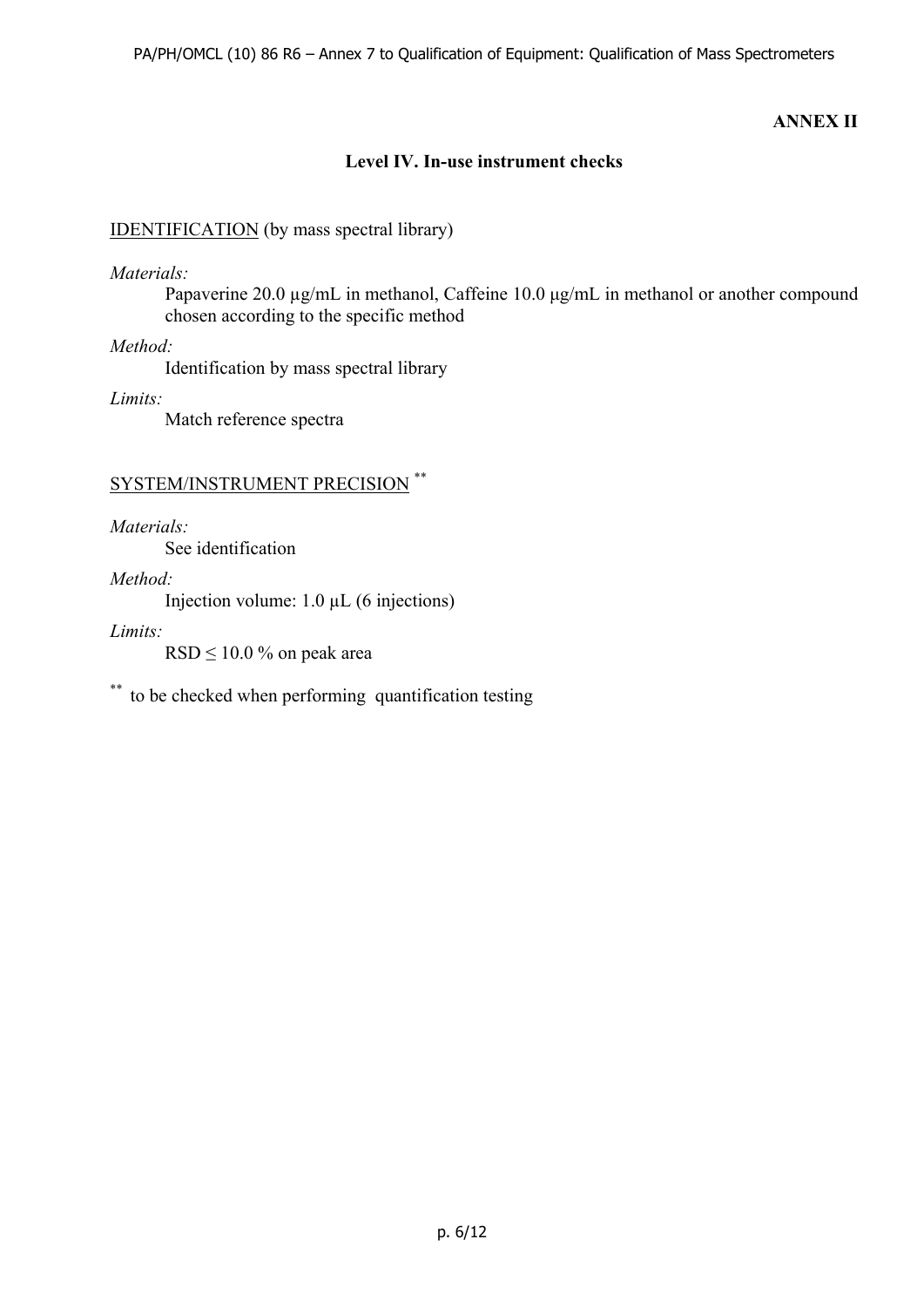PA/PH/OMCL (10) 86 R6 – Annex 7 to Qualification of Equipment: Qualification of Mass Spectrometers

# **7.2 QUALIFICATION OF LIQUID CHROMATOGRAPHY-MASS SPECTROMETERS (LC-MS)**

Ionisation sources of Mass Spectrometry include:

ESI: Electrospray Ionisation APCI: Atmospheric Pressure Chemical Ionisation APPI: Atmospheric Pressure Photo-Ionisation

**TABLE III**

# **Level III. Periodic and motivated instrument checks**

# **LC-ESI-MS**

#### **Requirements and related typical acceptance limits are indicated in bold.**

**IDENTIFICATION - Positive mode:** 

| <b>Parameter to be checked</b>                      | <b>Typical acceptance limits</b><br>(Low Resolution $MS$ )* | <b>Typical acceptance limits</b><br>(High Resolution MS)* |
|-----------------------------------------------------|-------------------------------------------------------------|-----------------------------------------------------------|
| <b>Mass accuracy</b><br>(Reserpine)                 | $m/z = 609.3 \pm 0.5$                                       | $\pm$ 5.0 ppm                                             |
| <b>Mass accuracy of</b><br>fragments<br>(Reserpine) | $m/z = 448.2 \pm 0.5$<br>$m/z = 195.1 \pm 0.5$              | $\pm$ 5.0 ppm<br>$\pm$ 5.0 ppm                            |
| <b>Resolution</b>                                   | See Annex III                                               | See Annex III                                             |

\*\* only for instruments with MS/MS capabilities.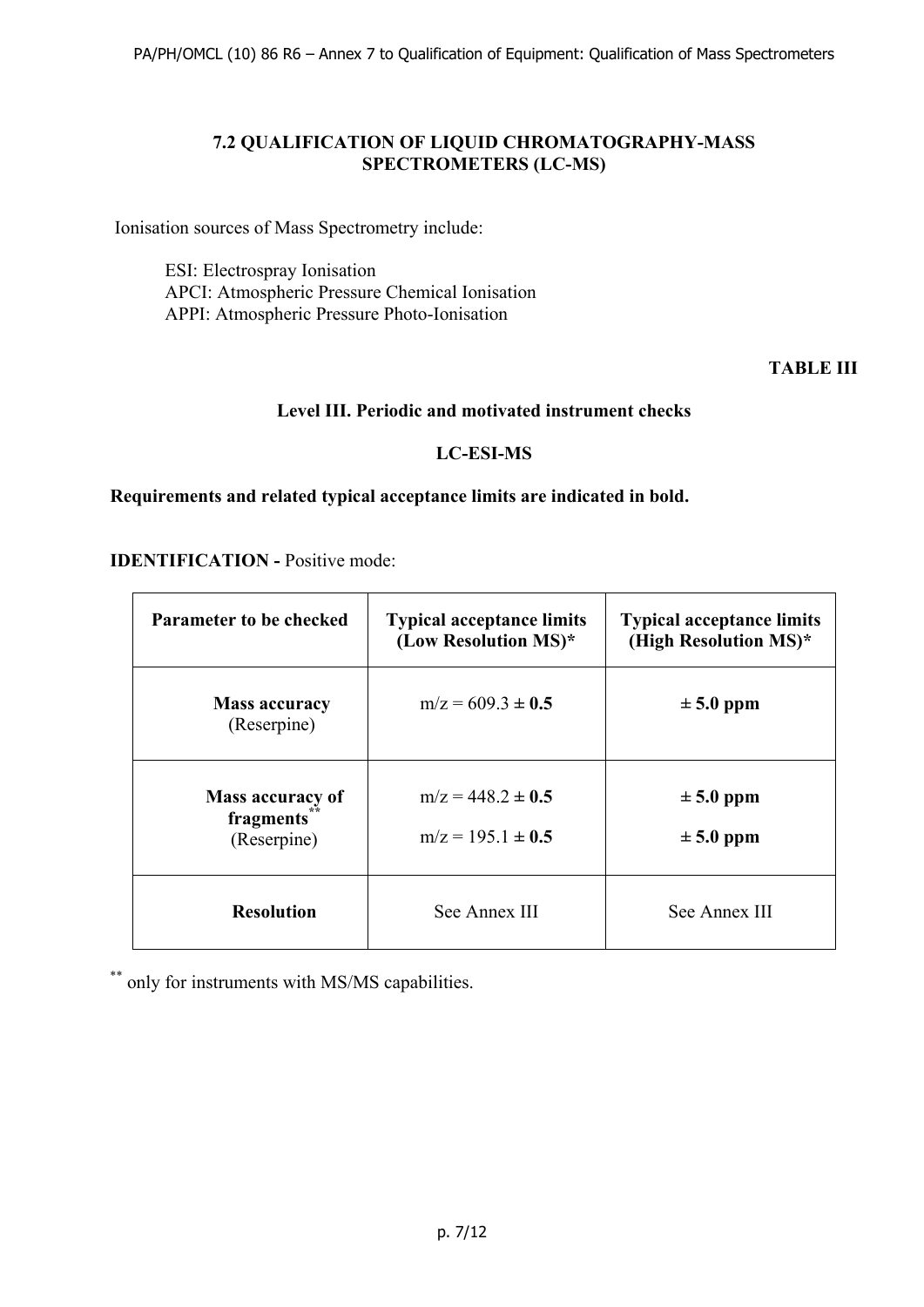# **IDENTIFICATION - Negative mode:**

| <b>Parameter to be checked</b>                                | <b>Typical acceptance limits</b><br>(Low Resolution MS)* | <b>Typical acceptance limits</b><br>(High Resolution MS)* |
|---------------------------------------------------------------|----------------------------------------------------------|-----------------------------------------------------------|
| <b>Mass accuracy</b><br>(Chloramphenicol**)                   | $m/z = 321.0 \pm 0.5$                                    | $\pm 5.0$ ppm                                             |
| <b>Mass accuracy of</b><br>fragments ***<br>(Chloramphenicol) | $m/z = 152.0 \pm 0.5$                                    | $\pm$ 5.0 ppm                                             |
| <b>Resolution</b>                                             | See Annex III                                            | See Annex III                                             |

\* Other figures given under column of "typical acceptance limits" are typical values obtained when applying the exemplary procedures provided in annexes, therefore these values are not binding.

\*\* Chloramphenicol, CAS NO.: 56-75-7.

\*\*\* only for instruments with MS/MS capabilities.

# **QUANTIFICATION:**

Check following parameters both in positive and negative modes:

| <b>Parameter to be checked</b>     | <b>Typical acceptance limits</b>                                                                                   |  |
|------------------------------------|--------------------------------------------------------------------------------------------------------------------|--|
| Linearity                          | Limit to be set up based on OMCL<br>experience/service provider instructions<br>and type of regression mode chosen |  |
| <b>System/instrument precision</b> | $RSD \le 5.0 \%$                                                                                                   |  |
| <b>Carry over:</b>                 | $\leq 1.0 \%$                                                                                                      |  |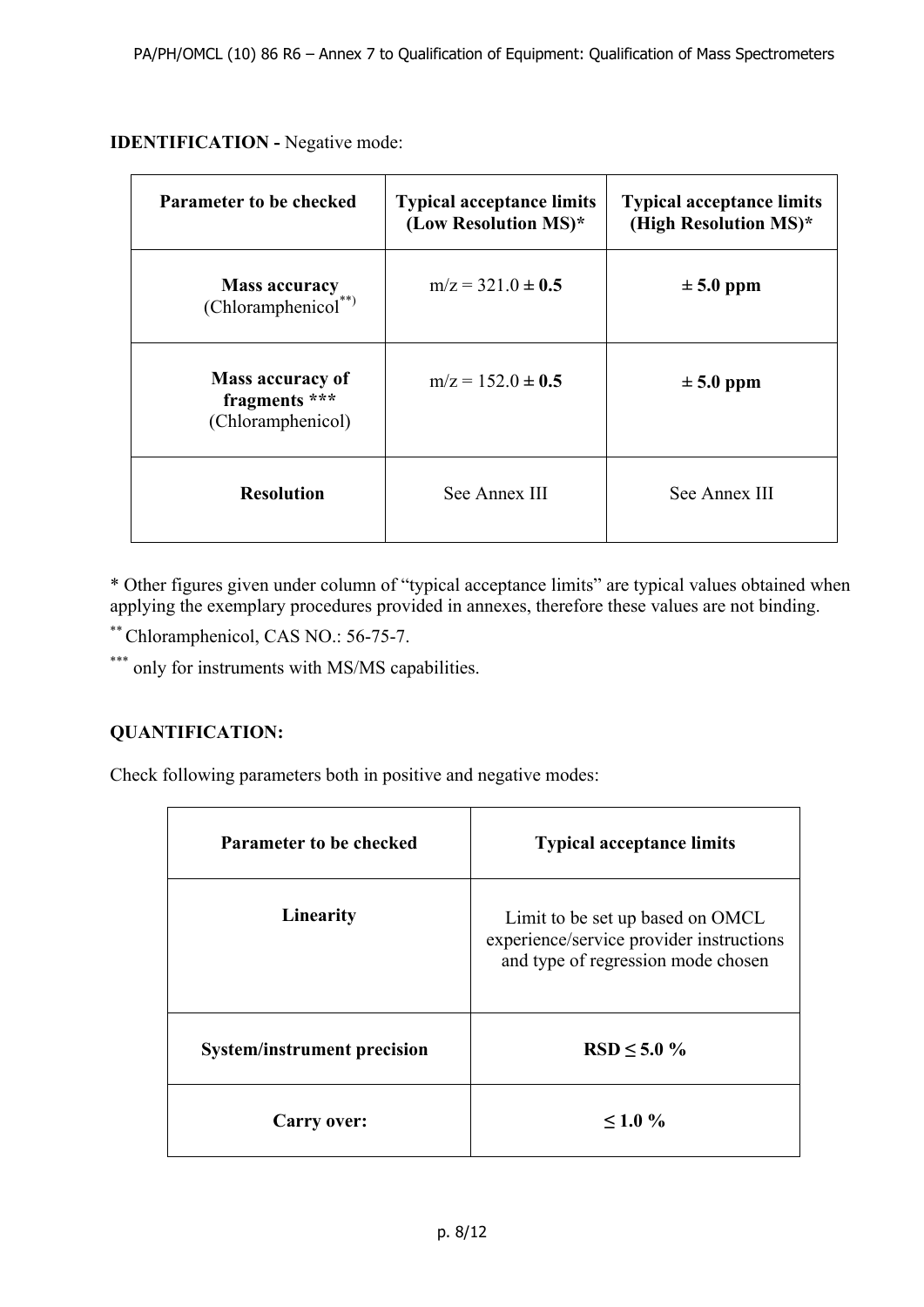PA/PH/OMCL (10) 86 R6 – Annex 7 to Qualification of Equipment: Qualification of Mass Spectrometers

**TABLE IV** 

# **Level IV. In-use instrument checks**

# **Requirements for LC-ESI-MS**

*Parameter to be checked/ Typical acceptance limits* 

According to specific analysis method or Ph. Eur. monograph or MAH dossier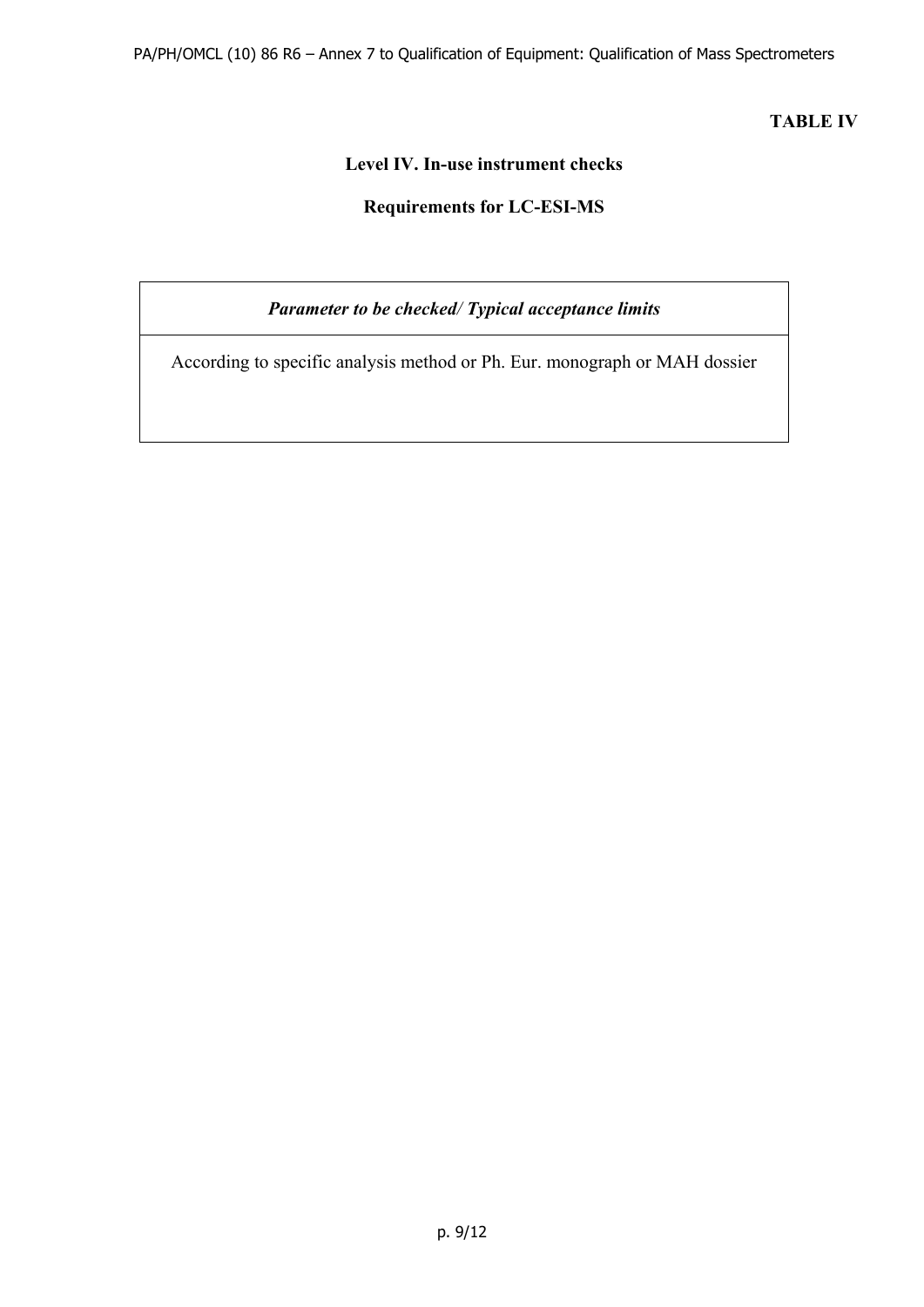# **ANNEX III**

# **Level III. Periodic and motivated instrument checks**

This Annex contains practical exemplary procedures for several parameters related to the performance of LC-ESI-MS.

These examples can be considered by the OMCLs as possible approaches to perform the Level III of the equipment qualification process: "Periodic and motivated instrument checks".

However, alternative procedures can be applied.

GENERAL CONSIDERATION: LC-MS is widely used for the identification of unknown substances or quantification of low concentrated substances where high specificity is needed.

#### MASS ACCURACY

#### *Materials:*

ESI positive: Reserpine at concentration of 0.01 mg/mL in methanol/water  $(60/40 \text{ V/V})^*$ 

ESI negative: Chloramphenicol at concentration of 0.01 mg/mL in methanol containing 0.1% of formic acid\*.

\*Note: concentrations should be selected depending on the instrument and experimental conditions to be applied

*Method:* 

Direct infusion or flow injection

*Limits:* 

As defined in Table III.

#### RESOLUTION:

Procedure to be followed depends on the instrument. Instructions to check resolution can be provided by service supplier/ instrument manual.

#### LINEARITY

#### *Materials:*

Solutions as mixture of betamethasone-17,21-dipropionate and betamethasone-17-valerate in methanol at concentrations of 0.002, 0.004, 0.006, 0.008, 0.01 mg/mL

#### *Method:*

Column: BEH-C18 1.7  $\mu$ m 50 x 2.1 mm or equivalent Suitable gradient of acetonitrile/water containing 0.1 % formic acid

Injection volume: 1.0 µL (2 injections at each concentration)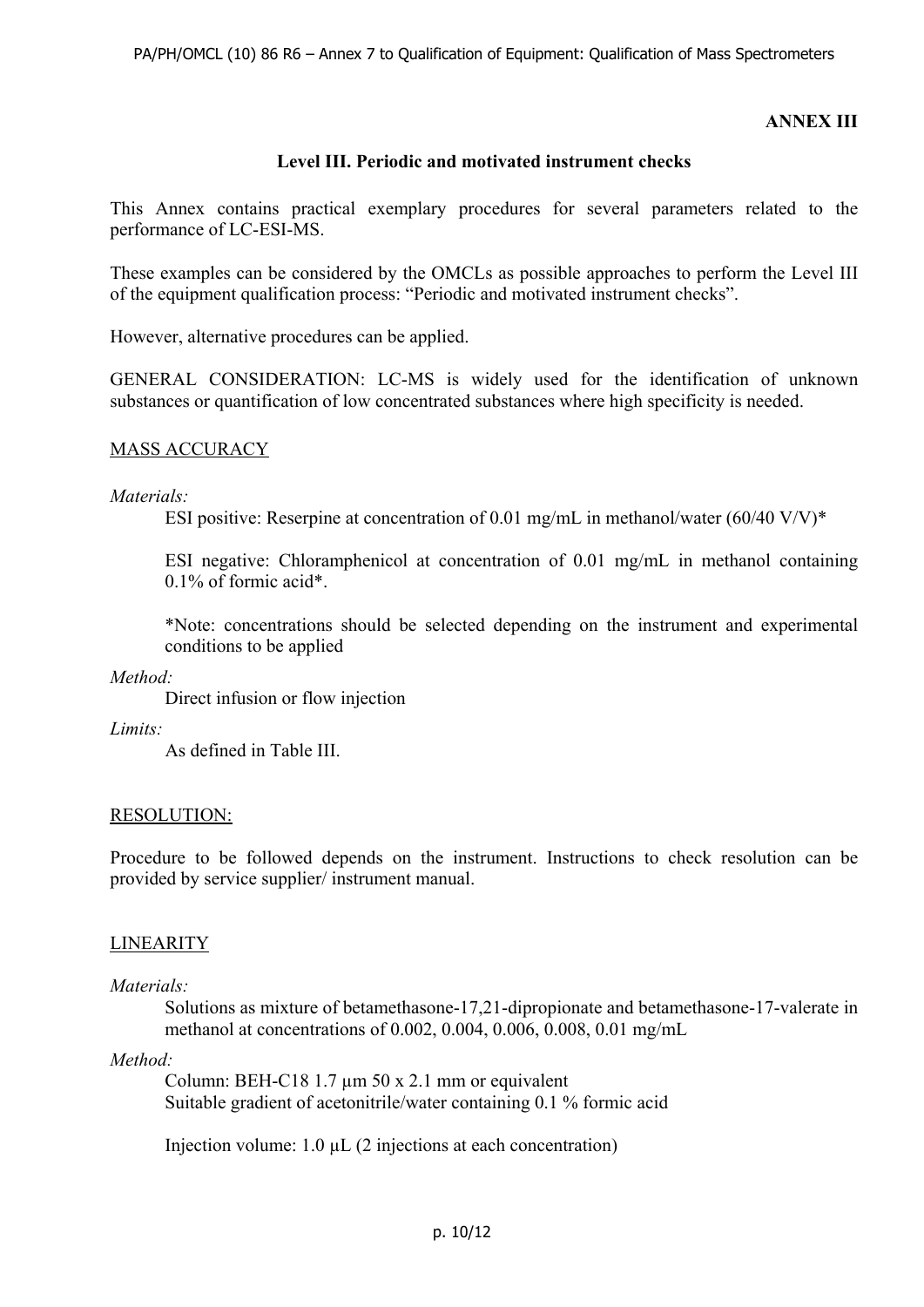## *Limits:*

Limit to be set up based on OMCL experience/service provider specifications and type of regression mode chosen

# SYSTEM/INSTRUMENT PRECISION

# *Materials:*

Solution as mixture of betamethasone-17, 21-dipropionate and betamethasone-17-valerate in methanol at concentration of 0.006 mg/mL.

*Method:* 

Injection volume: 1.0 µL (6 injections)

*Limits:* 

 $RSD \le 5.0$  % on peak area

# CARRY OVER

# *Materials:*

- Solution as mixture of betamethasone 17, 21-dipropionate and betamethasone 17 valerate in methanol at concentration of 0.002 mg/mL.
- Methanol (blank)

#### *Method:*

Injection volume: 1.0 µL

#### *Limits:*

The percentage of the peaks corresponding to betamethasone-17,21-dipropionate and betamethasone 17-valerate in the blank (injected after 0.002 mg/mL solution) does not exceed 1.0 % of the area of said peaks in the chromatogram obtained injecting 0.002 mg/mL solution of betamethasone-17,21-dipropionate and betamethasone 17-valerate.